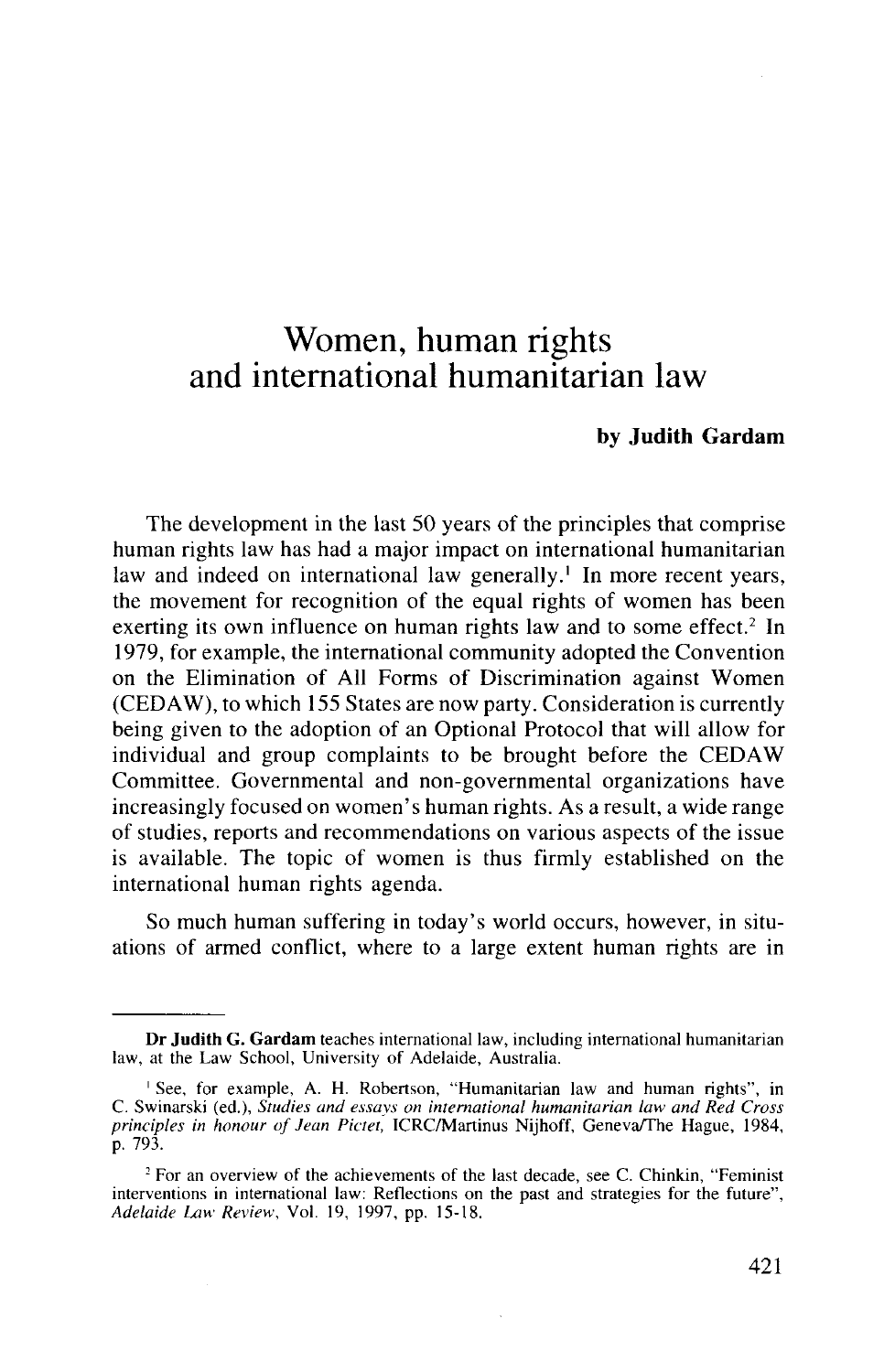abeyance, leaving individuals to rely solely on the protection offered by international humanitarian law.<sup>3</sup> And women are major victims in these situations.<sup>4</sup> There is now evidence, moreover, that women experience conflict in a different way to men,<sup>5</sup> a phenomenon that is confirmed by those working in the field. This distinctive experience, although its effects differ widely across cultures depending upon the role of women in each society, is related to the particular vulnerability of this group when armed conflict breaks out. War exacerbates the inequalities that exist in different forms and to varying degrees in all societies, and women make up 70 per cent of the world's population living in poverty.<sup>6</sup> They are, moreover, generally disadvantaged in terms of education and are considerably less mobile because of their traditional role in caring for others.<sup>7</sup> Perhaps most significantly, women are generally excluded from access to power structures and participation in decision-making with regard to armed conflict. They are therefore unable to draw attention to the particular difficulties they experience in conflict situations and, moreover, are powerless to recommend any preventive action.

Against that background, the present article considers the extent to which the focus on women's human rights and the advances made in the protection of women under human rights law has had an impact on international humanitarian law. As will become apparent, this impact can be seen primarily in developments regarding the criminalization and punishment of sexual violence against women in armed conflicts. Broader consideration has yet to be given to the question of women, armed conflict and humanitarian law.

<sup>&</sup>lt;sup>3</sup> For a discussion of the situation in relation to human rights in times of armed conflict, see Y. Dinstein, "Human rights in armed conflict: International humanitarian law", in T. Meron (ed.), *Human rights in international law: Legal and policy issues,* Clarendon Press, Oxford, p. 345.

<sup>&</sup>lt;sup>4</sup> See the statement by Renée Guisan, head of the ICRC delegation to the Fourth World Conference on Women, Beijing, and Article 136 of the Beijing Platform for Action in *Fourth World Conference on Women, Action for Equality, Development and Peace, Beijing Declaration and Platform for Action,* UN Doc. A/Conf. 177/20 (1995) (hereafter Beijing Platform for Action).

<sup>5</sup>  *Ibid,* and see Harvard Study Team, *Health and welfare in Iraq after the Gulf Crisis,* Chapter 9, 1991.

<sup>&#</sup>x27;The feminization of poverty was a key area of concern at the Beijing Conference, see Beijing Platform for Action, paras. 47 and 48, *supra* (note 4).

<sup>&</sup>lt;sup>7</sup> See ICRC (ed.), Women and war, 1995. See ICRC (ed.), *Women and war,* 1995.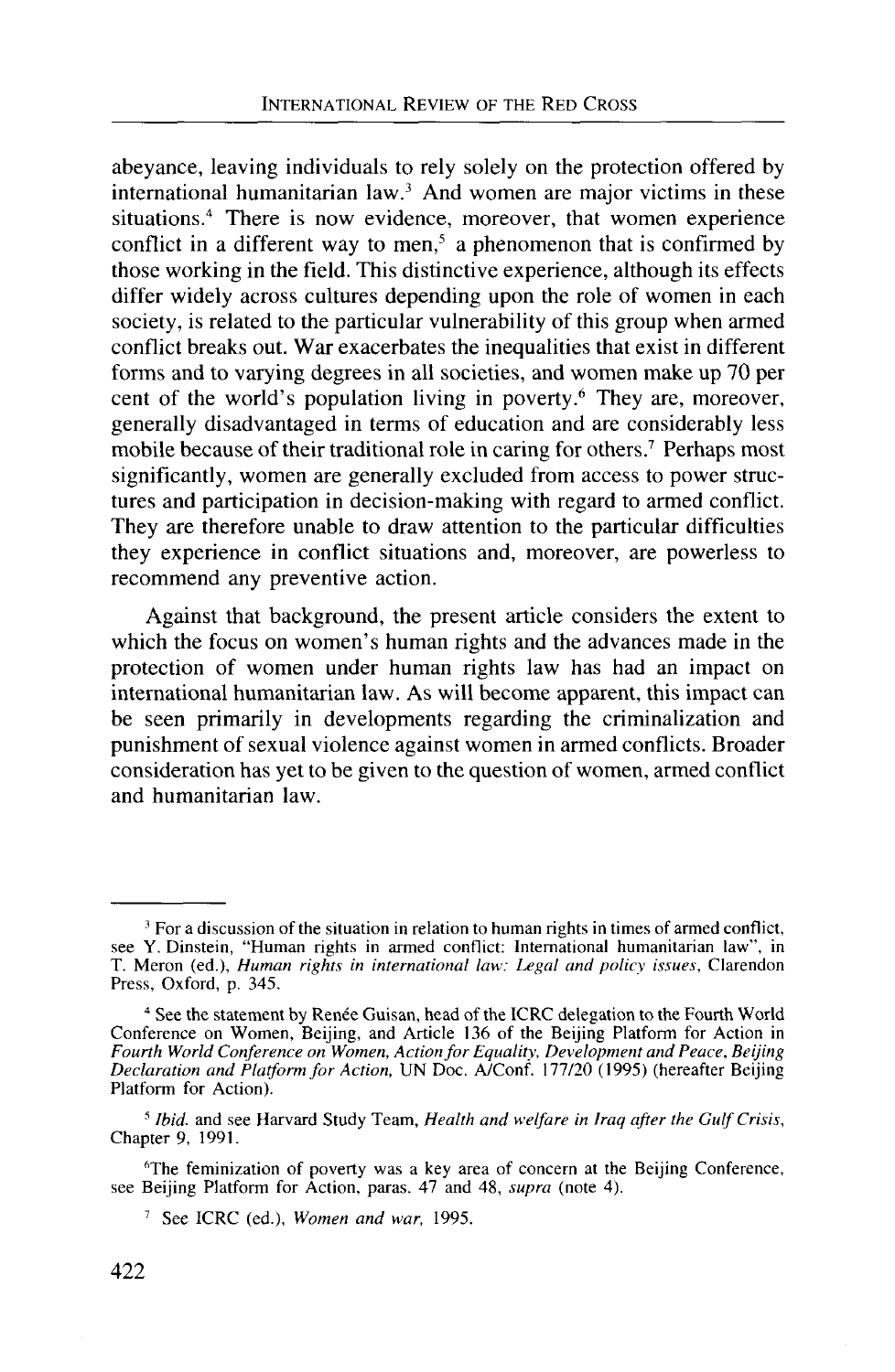### **The provisions of the law of armed conflict relating to women at the time of the adoption of the Universal Declaration of Human Rights**

There were occasional references to the protection of women in some of the earliest documents of the law of armed conflict. For example, Article XLVII of the Lieber Code punished those responsible for the rape of inhabitants of a hostile country.<sup>8</sup> Until recently, however, sexual violence against women was never taken seriously. Rape was not listed as a war crime at Nuremberg, despite the high incidence of sexual violence during the Second World War. Indictments before the Tokyo Tribunal did contain charges of rape and some individuals were convicted for their failure to ensure that subordinates complied with the law. Moreover, the occupying powers included rape as a war crime in the charters of their national courts set up to try offences committed in Germany, although no prosecutions were ever undertaken on this basis.<sup>9</sup> Generally, however, rape and sexual violence against women were regarded as an inevitable aspect of armed conflict and seldom if ever prosecuted.<sup>10</sup>

The four 1949 Geneva Conventions,<sup>11</sup> which at the time of their adoption were the major instruments protecting the victims of armed conflict (and with their two 1977 Protocols<sup>12</sup> remain so today), contain some 19 provisions that are specifically relevant to women. The scope of

<sup>8</sup> See, for example, Article XLIV of the Lieber Code: *Instructions for the government of armies of the United States in the field, General Orders No. 100, April 24, 1863,* reprinted in L. Friedman, *The laws of war: A documentary history,* 1972, p. 158.

<sup>9</sup> See Control Council Law No. 10 of 1945, *Control Council for Germany, Official Gazette,* 31 January 1946, reprinted in Friedman, *ibid.* p. 908.

<sup>&</sup>lt;sup>10</sup> See generally C. Chinkin, "Rape and sexual abuse of women in international law", *European Journal of International Law,* 1994, p. 326.

<sup>&</sup>lt;sup>11</sup> Geneva Convention for the Amelioration of the Condition of the Wounded and Sick in Armed Forces in the Field; Geneva Convention for the Amelioration of the Condition of Wounded, Sick and Shipwrecked Members of Armed Forces at Sea; Geneva Convention relative to the Treatment of Prisoners of War; Geneva Convention relative to the Protection of Civilian Persons in Time of War (hereafter referred to as the Fourth Geneva Convention), of 12 August 1949. For a description of the system of international humanitarian law in relation to women generally, see M. Tabory, "The status of women in humanitarian law", in Yoram Dinstein (ed.), *International law at a time of perplexity,* 1989, p. 941; andF. Krill, "The protection of women in international humanitarian law", *IRRC,* No. 249, November-December 1985, p. 337.

 $12$  Protocol Additional to the Geneva Conventions of 12 August 1949, and relating to the Protection of Victims of International Armed Conflicts (Protocol I), of 8 June 1977, and Protocol Additional to the Geneva Conventions of 12 August 1949, and relating to the Protection of Victims of Non-International Armed Conflicts (Protocol II), of 8 June 1977.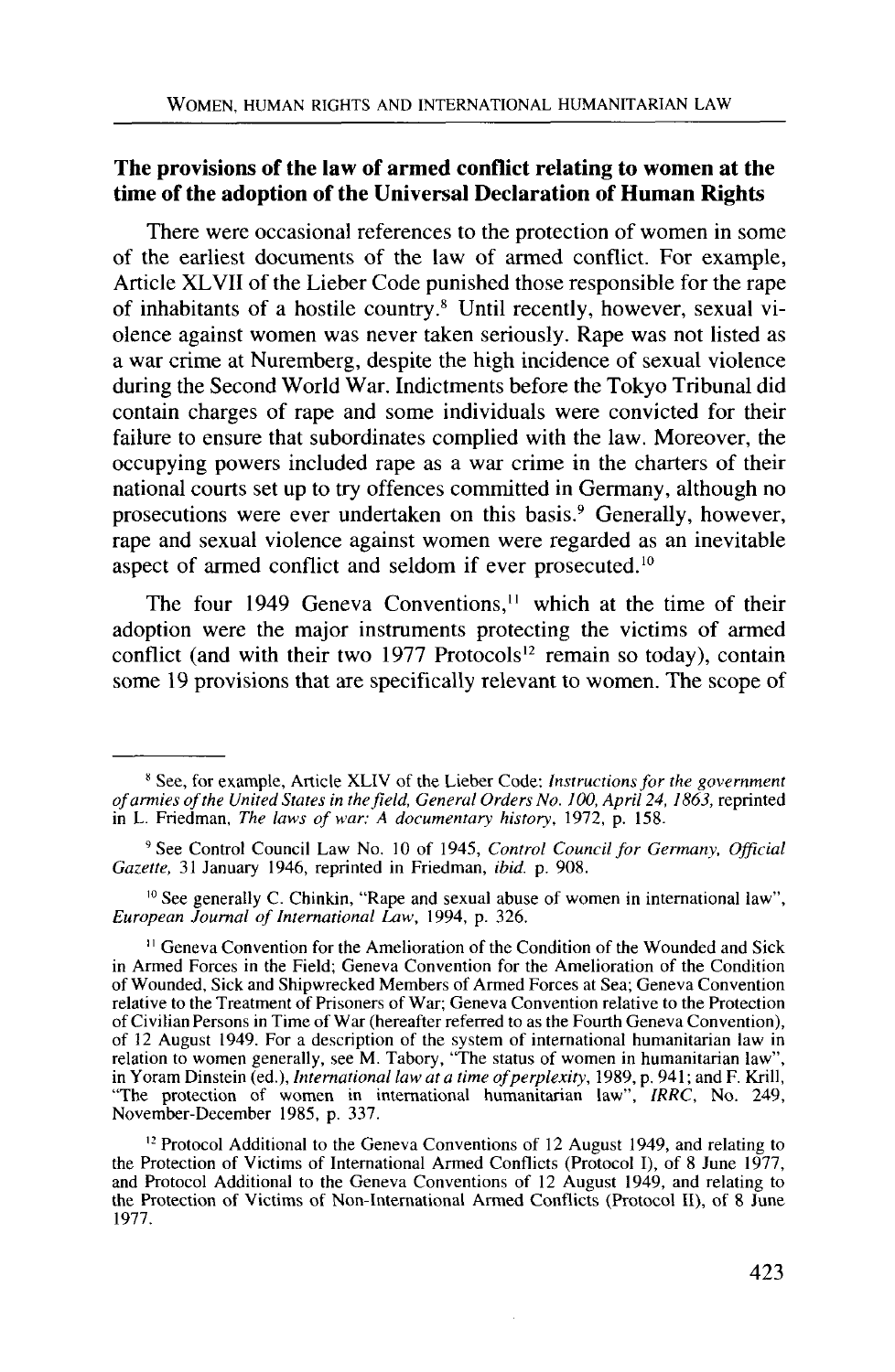these rules is somewhat limited and many of them are in fact designed to protect children.<sup>13</sup> Overall, the aim of the Conventions is to provide special protection for pregnant women, nursing mothers and mothers in general and to address the vulnerability of women to sexual violence in times of armed conflict.

Significantly, Article 27(2) of the Fourth Geneva Convention contains the first provision specifically dealing with rape and requires that "[w]omen shall be especially protected against any attack on their honour, in particular against rape, enforced prostitution, or any form of indecent assault". Although this article constitutes a long overdue recognition that rape is unacceptable in times of armed conflict, the extent and gravity of the practice are not acknowledged since the provision falls outside the system of grave breaches of international humanitarian law (under this system States are obliged to seek out and punish persons responsible for failing to observe certain designated provisions of the Conventions). Article 27(2) has also been criticized on the grounds that, like many of the provisions relating to women, it categorizes rape as an attack on the victim's honour and thus does not reflect the seriousness of the offence of sexual violence.<sup>14</sup> Apart from the protection afforded under such articles, which is clearly valuable as far as it goes, any indication that the difficulties women experience in armed conflicts might be distinctive and encompass wider issues than their roles as mothers and victims of sexual violence is not discernible in the provisions of the Geneva Conventions.

# **To what extent were the provisions of the 1977 Protocols relating to women influenced by the human rights movement?**

The movement to bring about further improvements in international humanitarian law that culminated in the adoption by States of the 1977 Protocols owed a great deal to developments in the area of human rights. Gerald Draper wrote that progress in the law of armed conflict "had come perilously close to stagnation before the impact of the movement for a regime of human rights was brought to bear".<sup>15</sup> As early as 1956, the ICRC had completed a set of Draft Rules for the limitation of dangers incurred

<sup>&</sup>lt;sup>13</sup> See Articles 50 and 132 of the Fourth Geneva Convention.

<sup>14</sup> See J. Gardam, "Women and the law of armed conflict", *Internationa! and Comparative Law Quarterly,* Vol. 46, 1997, p. 74.

<sup>15</sup> G. I. A. D. Draper, "Human rights and the law of war", *Virginia Journal of International Law,* Vol. 12, 1972, p. 336.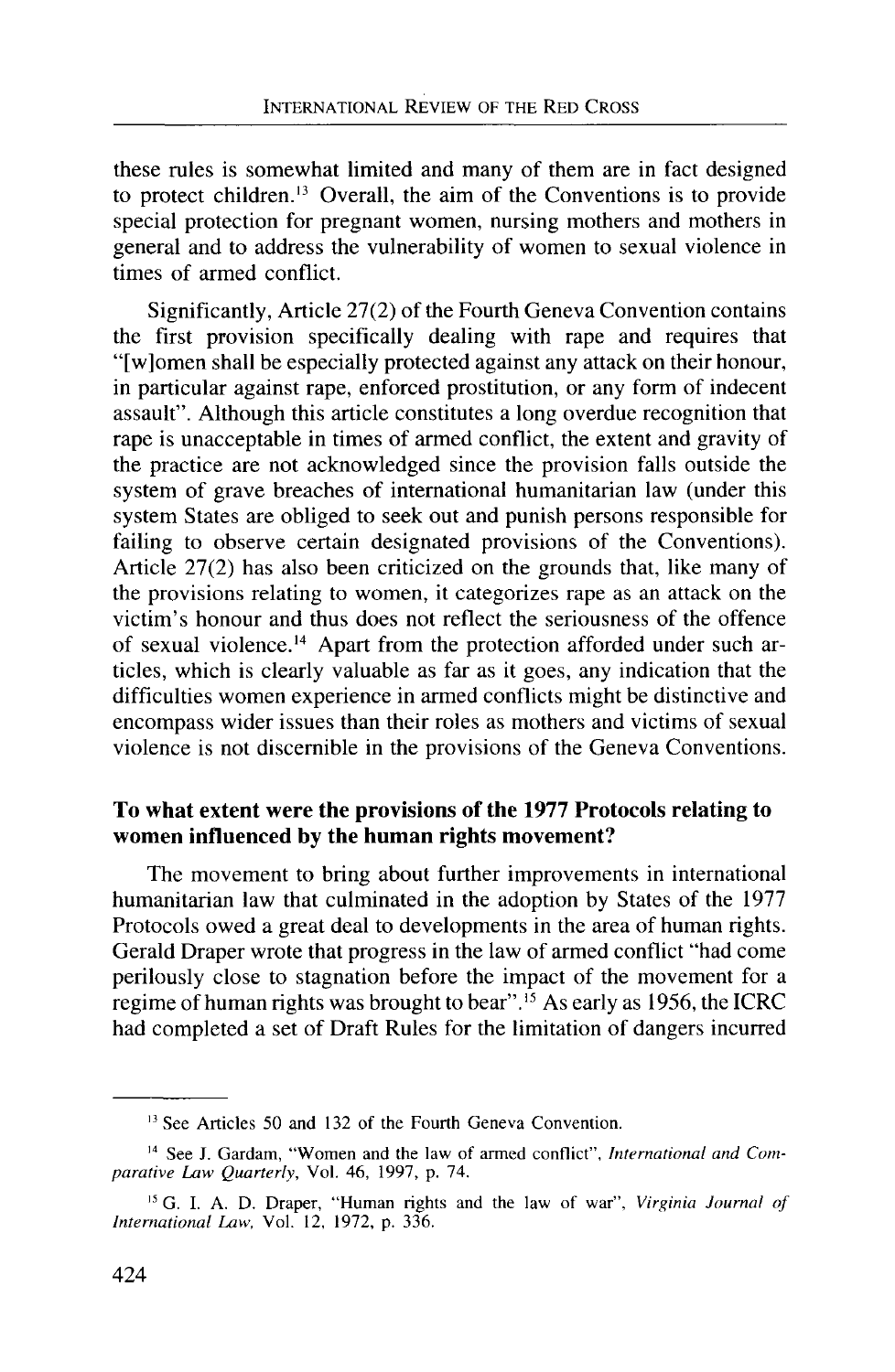by the civilian population in time of war. No action was taken on these rules. The question of further revision of the law of armed conflict was shelved by the international community until the work on human rights in peacetime undertaken by the United Nations Commission on Human Rights and the UN General Assembly began to expand logically into concern for human rights in armed conflict. The International Conference on Human Rights held in Tehran in 1968 can be seen as a watershed in this relationship.<sup>16</sup> The final outcome of these initiatives was the adoption of the two 1977 Protocols, which have a distinct human rights flavour. The Protocols merge the respective principles of the so-called law of The Hague and law of Geneva and focus on the protection of civilians.<sup>17</sup>

What is the approach of the Protocols to women victims of armed conflict? Does the emphasis on protection that underpinned the negotiations leading up to the adoption of these instruments and is reflected in their final text extend to a recognition of the distinctive difficulties women experience in times of armed conflict?

Overall, the approach to women remains unchanged in the provisions of the Protocols. The focus continues to be on protection for pregnant women and mothers. In the context of sexual violence, Article 76 of Protocol I contains the important comprehensive provision specifically protecting women against rape, although this practice is still not designated as a grave breach. There is no recognition, either in the *travaux preparatoires* or in the provisions themselves, of the other distinctive problems women face in armed conflicts.

#### **Women and human rights**

It would be misleading to represent the existing body of human rights law as a satisfactory regime from the perspective of women. Commentators have convincingly demonstrated the limitations of this law, which does not adequately take into account the reality of women's experience of the world.<sup>18</sup> However, it is in the context of human rights law rather

<sup>16</sup> See Resolution XXIII, "Human rights in armed conflict", adopted by the International Conference on Human Rights, Tehran, 12 May 1968.

<sup>17</sup> See generally, J. G. Gardam, *Non-combatant immunity as a norm of international humanitarian law,* Martinus Nijhoff Publishers, Dordrecht/Boston/London, 1993.

<sup>&</sup>lt;sup>18</sup> See, for example, C. Bunch, "Women's rights as human rights: Towards a revision of human rights", *Human Rights Quarterly,* Vol. 12, 1990, p. 486; and H. Charlesworth, "What are women's human rights?", in R. Cook (eds), *Human rights of women: National and international perspectives,* 1994, p. 58.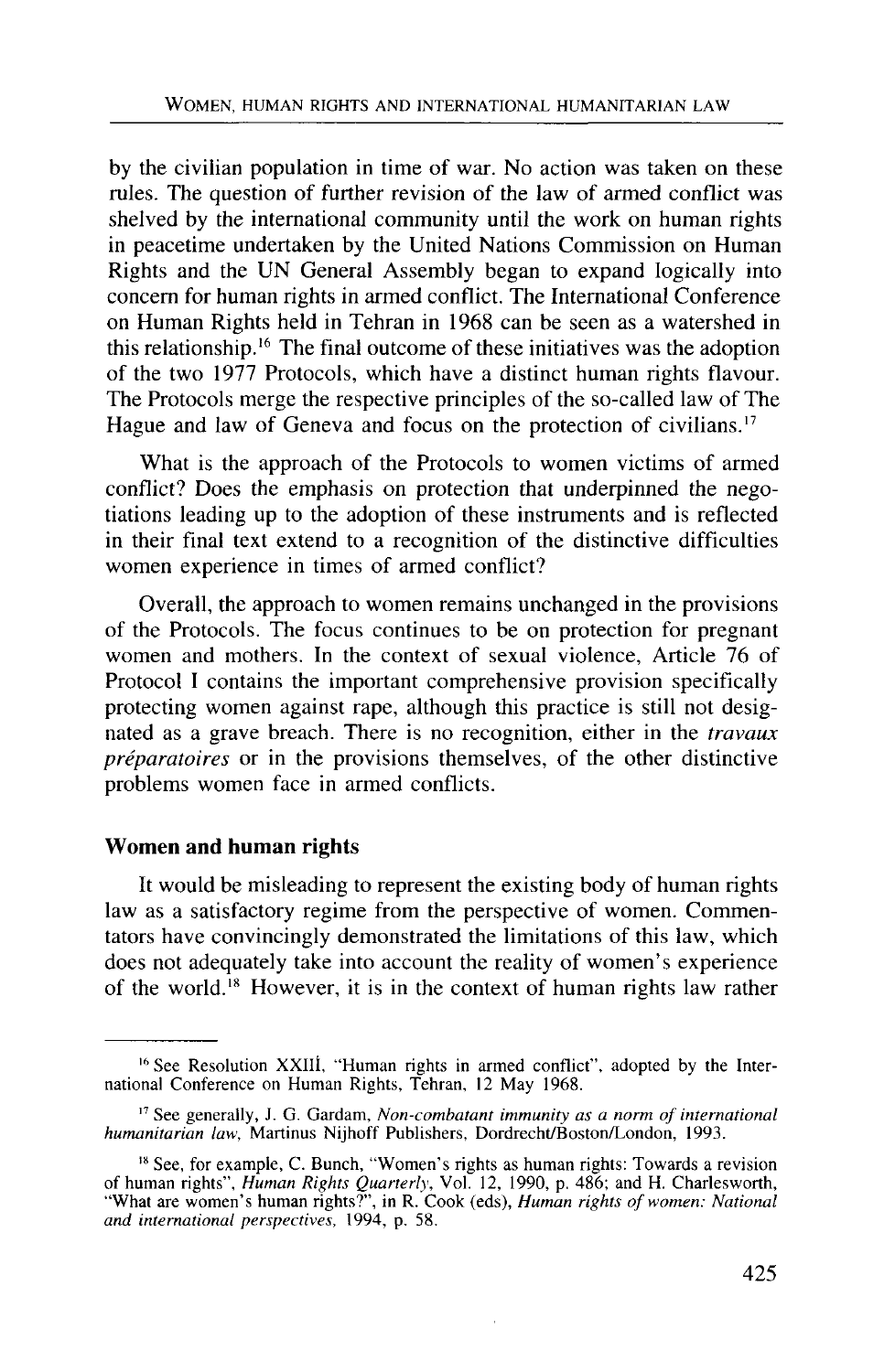than humanitarian law that more progress has been made in recognizing and attempting to meet the as yet unaddressed needs of women.<sup>19</sup>

This attention to women's human rights has had substantial implications for international humanitarian law. Indeed, the fact that violence against women and strategies to contain it have been the focus of much of the work of human rights agencies concerned with this group has led to a consideration of the issue in connection with armed conflicts, where so much of the violence against women occurs. What have been some of the results of this work?

The 1993 Vienna Declaration and Programme of Action, adopted by the United Nations World Conference on Human Rights, confirmed that "violations of the human rights of women in situations of armed conflict are violations of the fundamental principles of human rights and humanitarian law" and that they require a "particularly effective response".<sup>20</sup> The Programme of Action also stressed that "the equal status of women and the human rights of women" should be "integrated into the mainstream of United Nations system-wide activity" and "form an integral part of United Nations human rights activities."21

This growing movement to address the problem saw the adoption by the General Assembly in December 1993 of the Declaration on the Elimination of Violence Against Women. The Declaration expressly recognizes that women in situations of armed conflict are especially vulnerable to violence.<sup>22</sup>

Another important development in the context of women and human rights during armed conflicts has been the appointment of Special Rapporteurs with mandates covering certain aspects of women's experience of armed conflict. In 1994 the United Nations Commission on Human Rights appointed Radhika Coomaraswamy as the Special Rapporteur on

<sup>19</sup> See Chinkin, *supra* (note 2).

<sup>20</sup> See Article 38 of the *Vienna Declaration and Programme of Action,* UN Doc. A/CONF. 157/24 (Part 1), 13 October 1993.

<sup>21</sup> For a description of what amounts to "mainstreaming", see UNHCR, *Policy on refugee women,* and UNHCR, *Guidelines on the protection of refugee women,* 1991, pp. 5-7. For an account of the initiatives taken to achieve this end, see generally A. Gallagher, "Ending the marginalization: Strategies for incorporating women into the United Nations human rights system", *Human Rights Quarterly,* Vol. 19, 1997, p. 283.

<sup>22</sup>  *Declaration on the Elimination of Violence against Women,* UN GA/Res/48/104, 20 December 1993, preamble, para. 7 and Art. 2.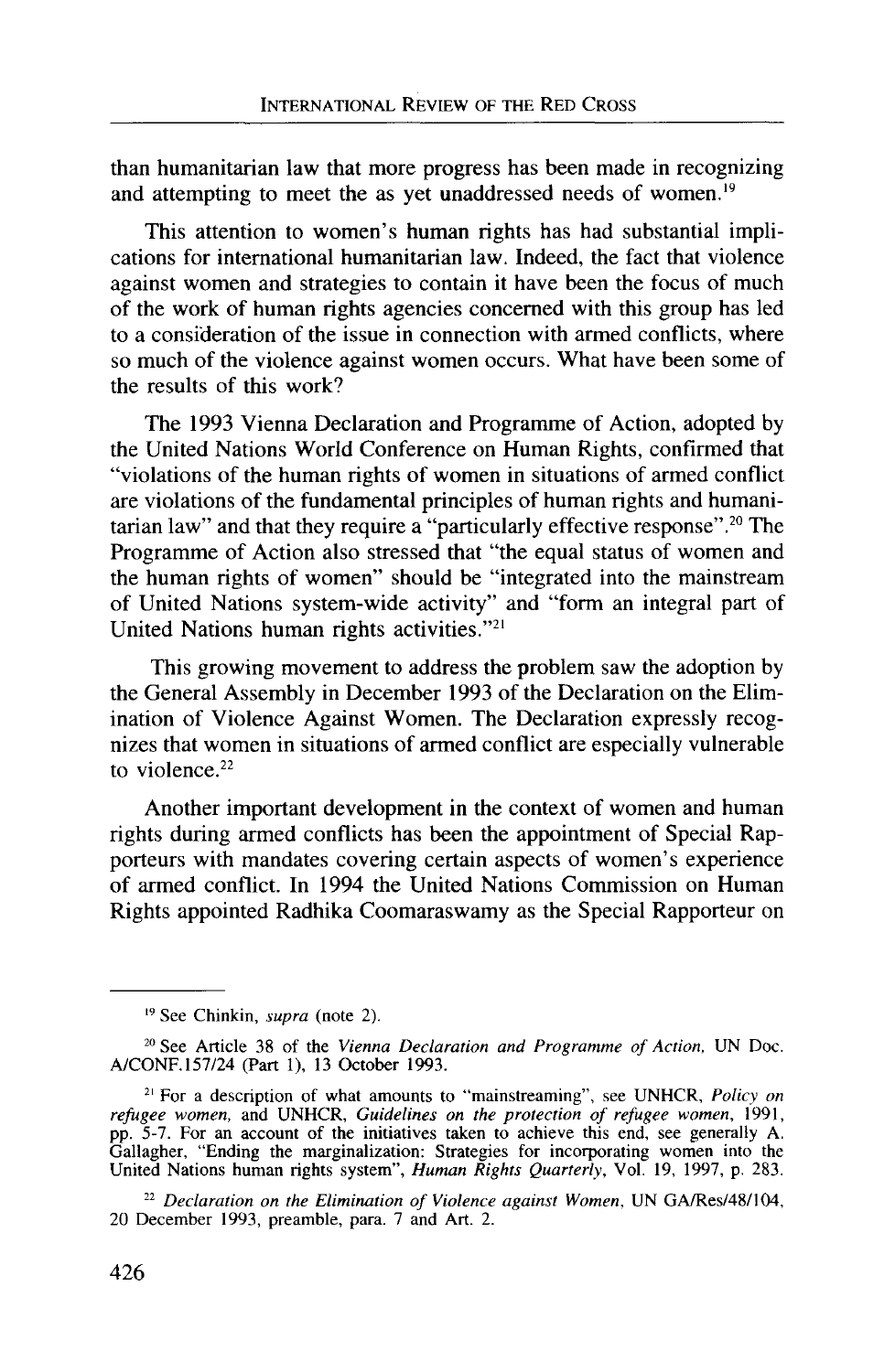violence against women, with a mandate covering situations of armed conflict. In January 1998 the Special Rapporteur submitted her report on the subject, in which she recommended, in the context of international wars, that the Geneva Conventions be re-examined and re-evaluated so as to "incorporate developing norms against women during armed conflict".<sup>23</sup> Additionally, in 1995 the United Nations Sub-Commission on Prevention of Discrimination and Protection of Minorities appointed Linda Chavez as Special Rapporteur on the situation of systematic rape, sexual slavery and slavery-like practices during periods of armed conflict.<sup>24</sup>

The Fourth UN World Conference on Women, held in Beijing in 1995, recognized the seriousness of armed conflict and its impact on the lives of women. The Beijing Declaration referred to the determination of the participating States to "ensure respect for international law, including humanitarian law, in order to protect women and girls in particular". The Conference's Platform for Action identified women and armed conflict as one of the twelve critical areas of concern to be addressed by Member States, the international community and civil society. A remedial strategy identified in the Platform was to "increase the participation of women in conflict resolution at decision-making levels and protect women living in situations of armed and other conflicts or under foreign domination".

The process of identifying women's particular difficulties and demonstrating the failure of the law to acknowledge them is thus considerably more advanced within human rights bodies than within organizations focusing solely on armed conflict. Of course action plans, recommendations and proposals need to be implemented if they are to be of lasting value. Progress is slow and at times disheartening.<sup>25</sup> There are, however, positive signs. Of particular significance in this context is the very effective work at the grass roots level of the UN High Commissioner for Refugees in relation to refugee women.<sup>26</sup>

<sup>23</sup> See R. Coomaraswamy, *Report of the Special Rapporteur on violence against women, its causes and consequences,* UN Doc. E/CN.4/1998/54.

<sup>24</sup> See *Preliminary Report of the Special Rapporteur on the situation of systematic rape, sexual slavery and slavery-like practices during periods of armed conflict,* UN Doc. E/CN.4/Sub.2/1996/26, 16 July 1996.

<sup>25</sup> See Chinkin, *supra* (note 2).

<sup>26</sup> See UNHCR, *Policy on refugee women, supra* (note 21) and *UNHCR, Sexual violence against refugees: Guidelines on prevention and response,* 1995.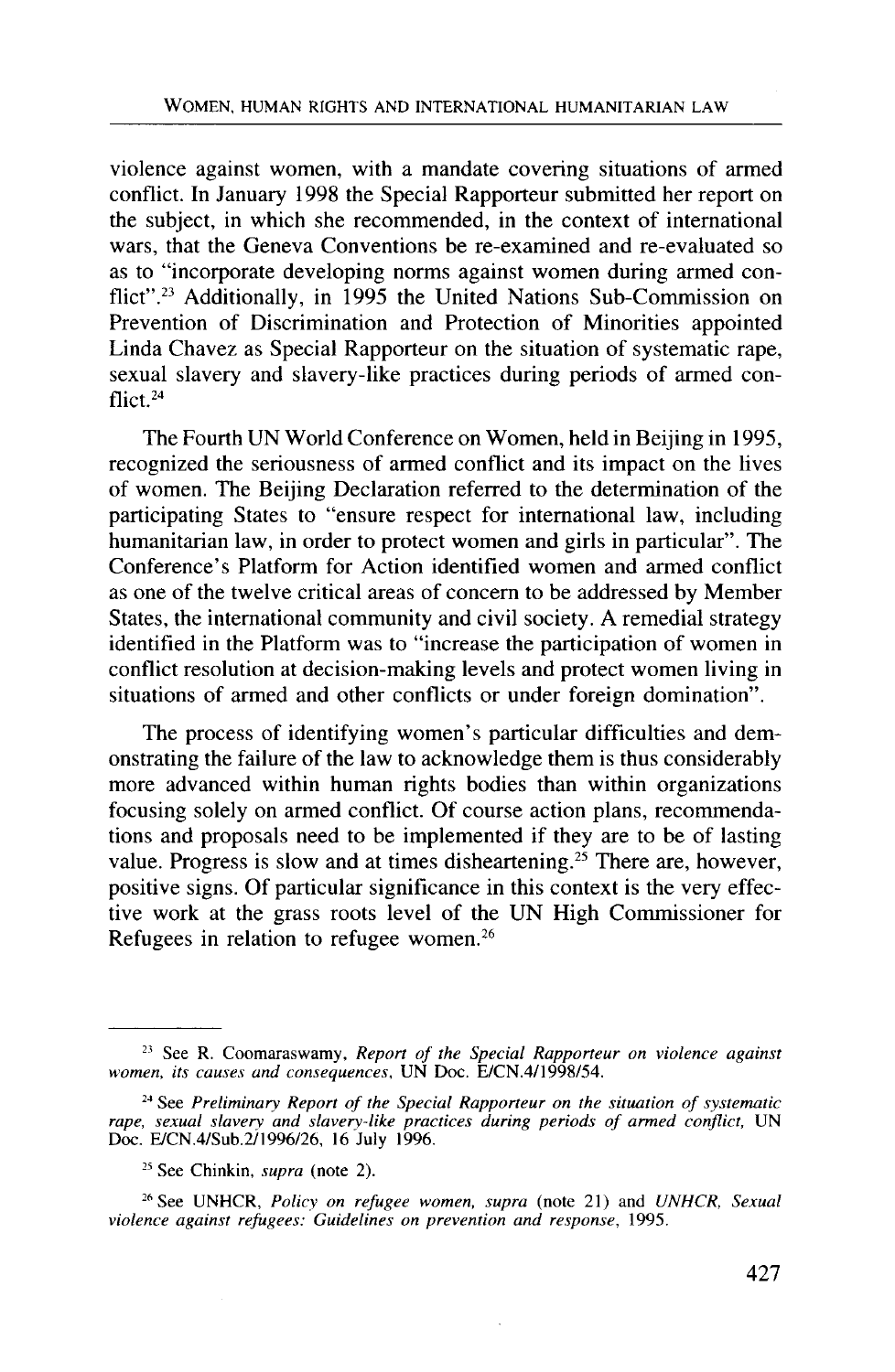All these efforts, whilst groundbreaking in nature, have focused almost exclusively on sexual violence.<sup>27</sup> The broader context of the problem has been largely ignored. However, an exception to this limited view is evident, for example, in the work of the Economic and Social Council, particularly in relation to Palestinian women and children in occupied territories.<sup>28</sup>

## **The impact on international humanitarian law of developments in women's human rights**

There is no doubt that the work of human rights organizations has had a considerable impact on the approach taken to the protection of women in times of armed conflict. A change of emphasis over recent years can be discerned in the work of the ICRC in this context. The protection of women victims of conflict has always been part of the ICRC's mandate. Traditionally, however, women have been subsumed under the general category of civilians or under the separate category of "women and children". This has occurred despite the fact that the needs of these various categories of victims are not identical.

Over the years, the ICRC has been active in attempts to mitigate the horrors of conflict for women. For example, efforts were made during the Second World War to ensure the lawful treatment of women prisoners of war.<sup>29</sup> In the post-war period as well, from time to time the ICRC made efforts to ensure that women were treated humanely in various conflict situations.<sup>30</sup> However, in the context of sexual violence — the most obvious way in which women experience conflict — the silence was deafening, despite the appalling reality of this practice in all armed struggles.

30  *Ibid.,* p. 357.

<sup>27</sup> See, for example, Human Rights Watch (Helsinki Watch), *War crimes in Bosnia-Herzegovina,* 1993, pp. 18, 163-186; *Final report of the Commission of experts established pursuant to Security Council Resolution 780,* UN Doc. S/1994/674 (considering the issue of rape and sexual assault at paras. 58-60 and 232-253); Human Rights Watch, *Global report on women's human rights,* 1995 (at paras. 100-138 in relation to sexual assault of refugees and displaced women); Human Rights Watch, *Shattered lives: Sexual violence during the Rwandan genocide and its aftermath,* 1996.

<sup>28</sup> See, for example, E/RES/1991/19 of 30 May 1991; E/RES/1992/16 of 30 July 1992; E/RES/1993/15 of 27 July 1993; and E/RES/1995/30 of 25 July 1995. See also ECOSOC resolutions dealing with women and children in Namibia, and women and children living under apartheid.

<sup>29</sup> See Krill, *supra* (note 11), p. 356.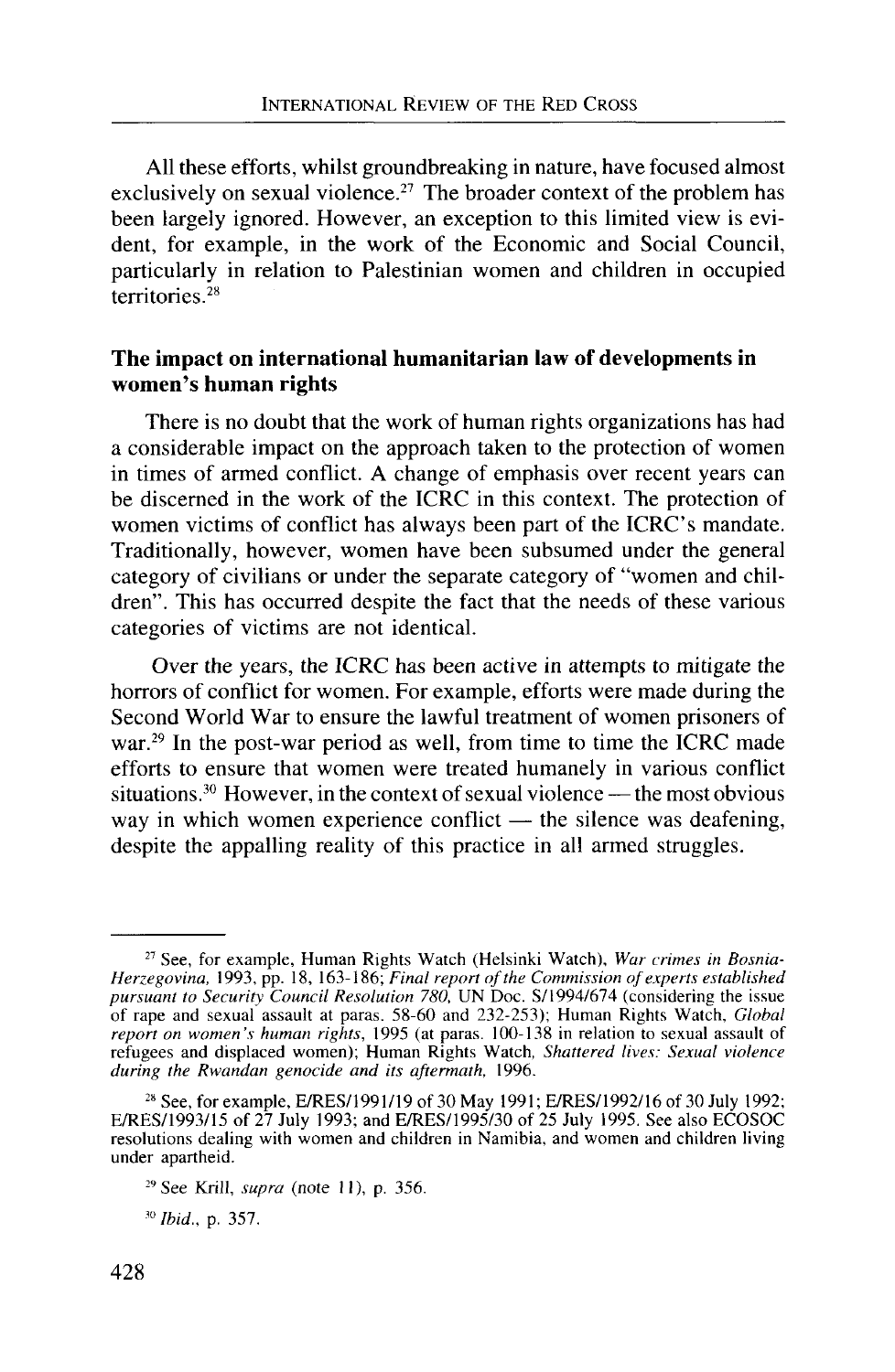The invisibility of women and sexual violence rapidly came to an end with the events that took place during the armed conflict in the former Yugoslavia. Although sexual violence against women had been on the agenda of human rights bodies for some years, it was this conflict that galvanized the international community into action and led to the most significant development of humanitarian law attributable to the growing emphasis on women's human rights: the inclusion of rape within the system of grave breaches.

In 1993, as a response to the findings of widespread violations of international humanitarian law in the former Yugoslavia, including rape and many other forms of sexual violence against women, the Security Council set up the International Criminal Tribunal for the former Yugoslavia (ICTY) to prosecute persons responsible for such acts. One of the issues to be resolved was the place of rape within the Statute of the ICTY. In 1992, in the context of what constituted a grave breach of international humanitarian law, the ICRC had declared that the phrase common to the Geneva Conventions and their Protocols, "wilfully causing great suffering or serious injury to body or health", obviously covered not only rape but also any other attack on a woman's dignity.<sup>31</sup> This added weight to the argument that prevailed with the Commission of Experts set up by the Security Council to consider the question of the establishment of the ICTY, namely that rape and other sexual assaults, although not specifically designated as grave breaches in the Conventions and Protocols, constituted "torture or inhumane treatment" and acts that "wilfully caus[ed] great suffering or serious injury to body or health" and were thus punishable as grave breaches under the Conventions.<sup>32</sup>

In the Statute of the ICTY, however, rape is only specifically punishable as a crime against humanity and, to constitute such a crime, it must be directed against the civilian population as a whole: for it to occur on an individual basis is not sufficient. The practice of the Office of the Prosecutor has nevertheless been to charge defendants with sexual violence as a war crime and a grave breach.<sup>33</sup>

<sup>31</sup> ICRC, Update on Aide-Memoire of 3 December 1992. This was a view shared by a number of States, see T. Meron, "Rape as a crime under international humanitarian law", *American Journal of International Law,* Vol. 87, 1993, p. 427.

<sup>&</sup>lt;sup>32</sup> See Final Report of the Commission of experts established pursuant to Security *ncil Resolution 780, supra,* (note 27). *Council* 

<sup>33</sup> See R. Coomaraswamy, *supra* (note 23).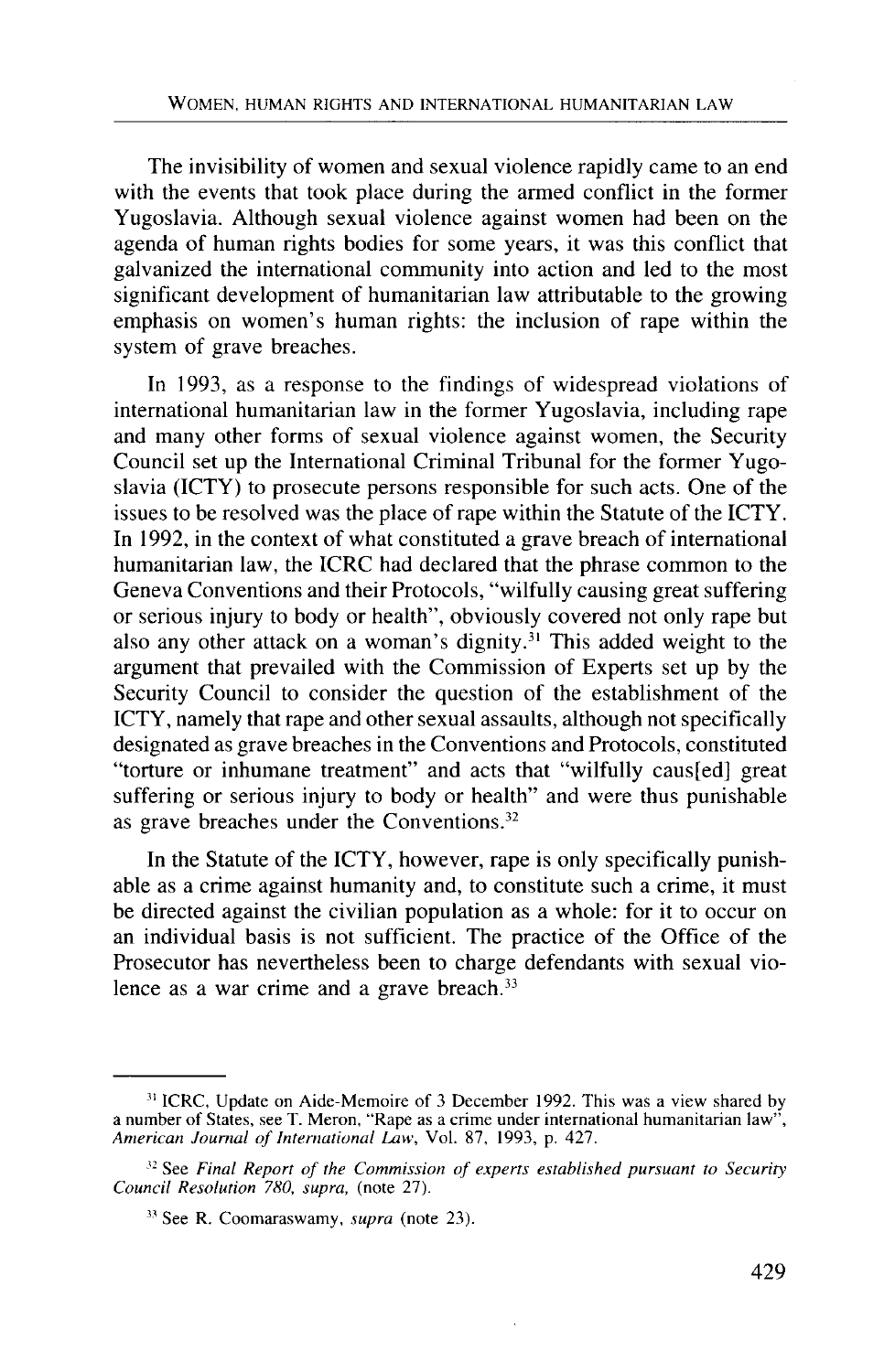Although the precedential value of the ICTY is limited both by its origin as a Security Council measure and by its geographical scope, the normative effect of these initiatives is much more widespread. Consequently, it will now be difficult to maintain that rape and various forms of sexual violence against women committed in international armed conflicts are not grave breaches of treaty rules. This is a major development of humanitarian law and it can be attributed to the growing recognition that women's human rights call for the prosecution of crimes of sexual violence committed in armed conflicts.

Doubts have nevertheless been expressed, in the context of the Rwandan conflict, as to whether the Yugoslav experience indicates a lasting reversal of the long tradition of silence and inaction in relation to sexual violence against women in armed conflicts. The Special Rapporteur on Violence Against Women, after hearing of the levels of sexual violence in the Rwandan conflict was, in her words, "absolutely appalled that the first indictment on the grounds of sexual violence at the International Tribunal for Rwanda (ICTR) was issued only in August 1997, and then only after heavy international pressure from women's groups".<sup>34</sup>

Despite these reservations, the criminalization of sexual violence against women in internal armed conflicts by the Statute of the ICTR is an important development, and owes much to the work of human rights activists and commentators. International humanitarian law has traditionally distinguished between international and internal armed conflicts, concentrating on the former. However, the redrawing of the boundaries of human rights law has been integral to the implementation of women's human rights and the influence of this approach is now being felt in humanitarian law. Any consideration of violence against women naturally encompasses international and internal armed conflicts without distinction (an increasingly unreal division in any context). The Statute of the ICTR reflects this view by providing both that rape is punishable as a crime against humanity and that the practice falls within the Tribunal's jurisdiction since, in common with enforced prostitution and indecent assault, it is specifically designated as a crime under Article 3 common to the Geneva Conventions. Breaches of Article 3, the so-called "mini code" for internal armed conflicts, have traditionally not been regarded as constituting war crimes.

34  *Ibid.*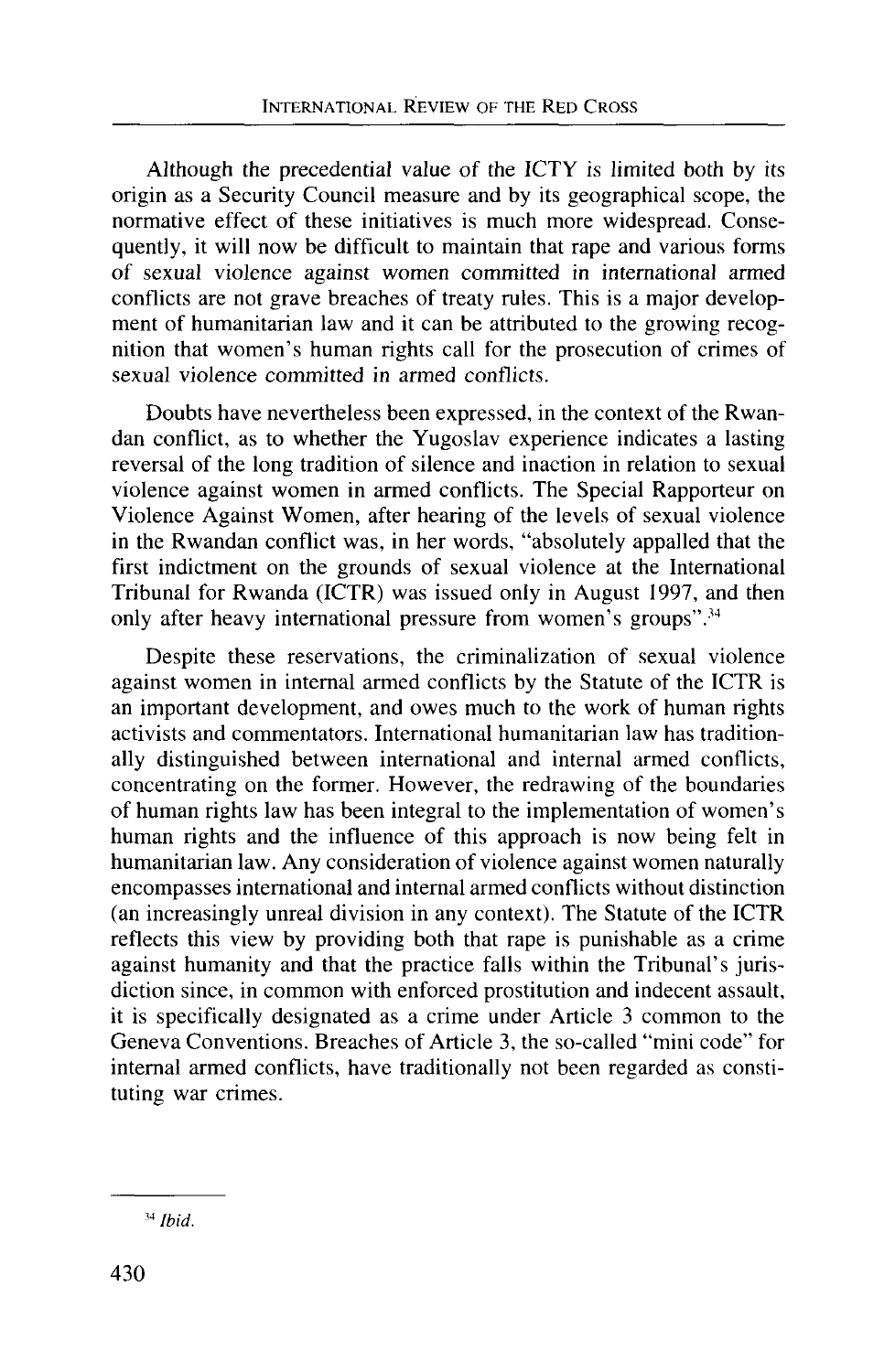Further developments in humanitarian law relating to the enforcement of the provisions protecting women against sexual violence have their genesis in the Yugoslav conflict and the practice of the ICTY. It has long been recognized in the context of women's human rights that, to be effective, any enforcement regime for prohibitions on sexual violence in armed conflicts must incorporate procedural reforms. This view is slowly gaining broader acceptance within the international community and some progress has been made in taking into account the particular concerns of women in the prosecution of sexual offences. Such matters as the anonymity of witnesses and victims in trials for sexual assault and provision for their support and counselling have been addressed by the ICTY.<sup>35</sup> However, these changes have not been readily accepted. For example, there is a perceived conflict between the demands of a fair trial and the protection of women as victims and witnesses.<sup>36</sup> The two are not necessarily inconsistent: what is required is an appropriate balance between them.<sup>37</sup> Recognition has also been given to the importance of equal gender distribution in the composition of enforcement tribunals and their support staff.

The scrutiny by human rights groups of sexual violence against women in armed conflicts has translated into a new perception that such acts must be addressed by mainstream bodies dealing with the enforcement of international humanitarian law. The inclusion, within the definition of war crimes and as serious violations of Article 3 common to the Geneva Conventions, of several forms of sexual violence against women was considered during the negotiations of the Statute for the International Criminal Court. Other issues of concern to women in relation to the enforcement process in general were also discussed in this context, such as the gender balance of the Court, protection for witnesses and victims, and the investigation of crimes of sexual violence. The Commission on the Status of Women, at its March 1988 meeting, called on States to support these initiatives in relation to the future International Criminal Court.

<sup>35</sup> See *Prosecutor v. Tadic, Decision on the Prosecutor's motion requesting protective measures for victims and witnesses,* UN Doc. IT-94-1-T (10 August 1995). See also C. Chinkin, "Due process and witness anonymity ", *American Journal of International Law,* Vol. 91, 1997, p. 75.

<sup>&</sup>lt;sup>36</sup> See Monroe Leigh, "The Yugoslav Tribunal: Use of unnamed witnesses against accused", *American Journal of International Law,* Vol. 90, 1996, p. 235.

<sup>&</sup>lt;sup>37</sup> Chinkin, *supra* (note 35), pp. 78-79.